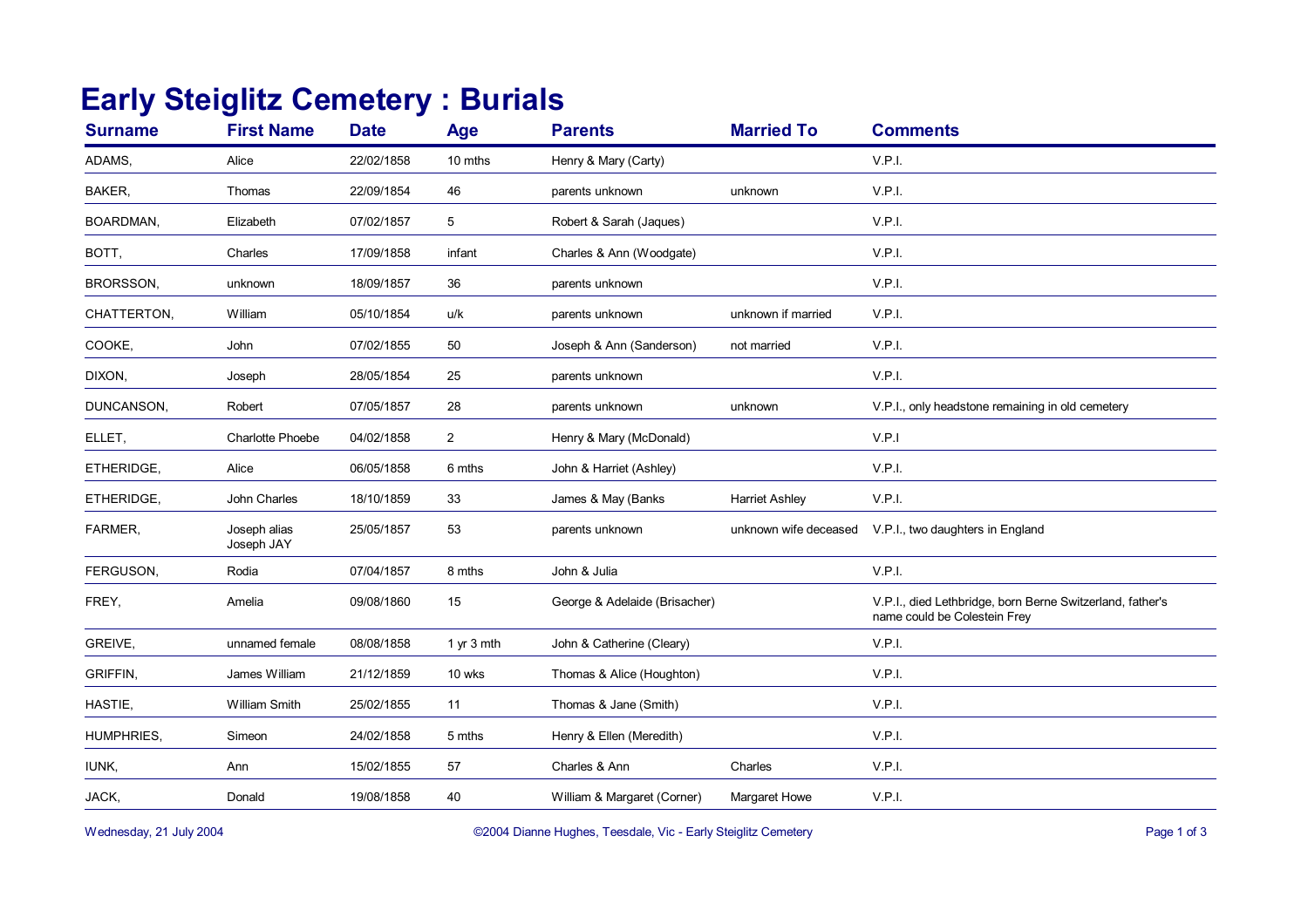| <b>Surname</b> | <b>First Name</b>    | <b>Date</b> | <b>Age</b>     | <b>Parents</b>             | <b>Married To</b> | <b>Comments</b>             |
|----------------|----------------------|-------------|----------------|----------------------------|-------------------|-----------------------------|
| JACK,          | John Christie        | 22/04/1857  | 9 mths         | Donald & Margaret (Howe)   |                   | V.P.I.                      |
| JAMES,         | Hannah               | 14/02/1857  | 44             | parents unknown            | Thomas            | V.P.I., born Cardiff, Wales |
| JONES,         | Ann                  | 02/03/1857  | 1 mth          | Thomas & Hannah (Davis)    |                   | V.P.I.                      |
| KIRK,          | Henry Christopher    | 31/01/1855  | 1 yr 1 mth     | Thomas & Ellen (Lowther)   |                   | V.P.I.                      |
| LANGHORN,      | James                | 10/11/1858  | 25             | parents unknown            |                   | V.P.I.                      |
| MARTIN,        | George               | 30/11/1856  | 45 dys         | James & Janet (Dunn)       |                   | V.P.I.                      |
| MATTHEWS,      | Michael              | 17/02/1857  | 19             | parents unknown            |                   | V.P.I., born Tasmania       |
| MERITON,       | Elizabeth            | 04/04/1859  | 6 hrs          | Walton & Mary Ann (Finlay) |                   | V.P.I.                      |
| MILLIGAN,      | James John           | 28/11/1857  | 13             | James dec & Caroline       | Jeremy Driscoll)  | V.P.I.                      |
| MOLLOY,        | John alias Liverpool | 08/10/1856  | 40             | parents unknown            | unknown           | V.P.I.                      |
| MULROONEY,     | James                | 08/11/1858  | infant         | Michael & Margaret (Shey)  |                   | V.P.I.                      |
| NORTH,         | Elizabeth            | 24/08/1857  | 3              | John & Catherine           |                   | V.P.I.                      |
| NORTON,        | George               | 07/03/1858  | 55             | parents unknown            | unknown           | V.P.I.                      |
| PROSSER,       | Thomas               | 28/02/1858  | 60             | parents unknown            | unknown           | V.P.I.                      |
| REID,          | unnamed              | 10/10/1857  | s/born         | Lawrence & Janet (Petrie)  |                   | V.P.I.                      |
| ROBERTSON,     | Harriet              | 05/06/1857  | 33             | father unknown, Jane       | John              | V.P.I.                      |
| ROBERTSON,     | Mary Jane            | 08/02/1858  | 1 yr 5 mths    | William & Harriet          |                   | V.P.I.                      |
| ROBERTSON,     | William              | 06/12/1854  | $\overline{2}$ | William & Mary             |                   | V.P.I.                      |
| ROWLAND,       | Thomas               | 05/08/1858  | 46             | Abel & Ann (Carpenter)     | Sophia Cook       | V.P.I.                      |
| SKINNER,       | William              | 22/10/1858  | 22 days        | John & Catherine (Pearce)  |                   | V.P.I.                      |
| SMITH,         | Mary                 | 27/02/1855  | 6 mths         | Thomas & Jane Eliza (West) |                   | V.P.I.                      |
| STEPHENS,      | Eliza                | 16/12/1856  | 28             | William & Sarah Mells      | Matthew           | V.P.I.                      |
| UNKNOWN,       | male                 | 26/10/1854  | u/k            |                            |                   | V.P.I.                      |
|                |                      |             |                |                            |                   |                             |

Wednesday, 21 July 2004 **Dianne Hughes, Teesdale, Vic - Early Steiglitz Cemetery** Page 2 of 3